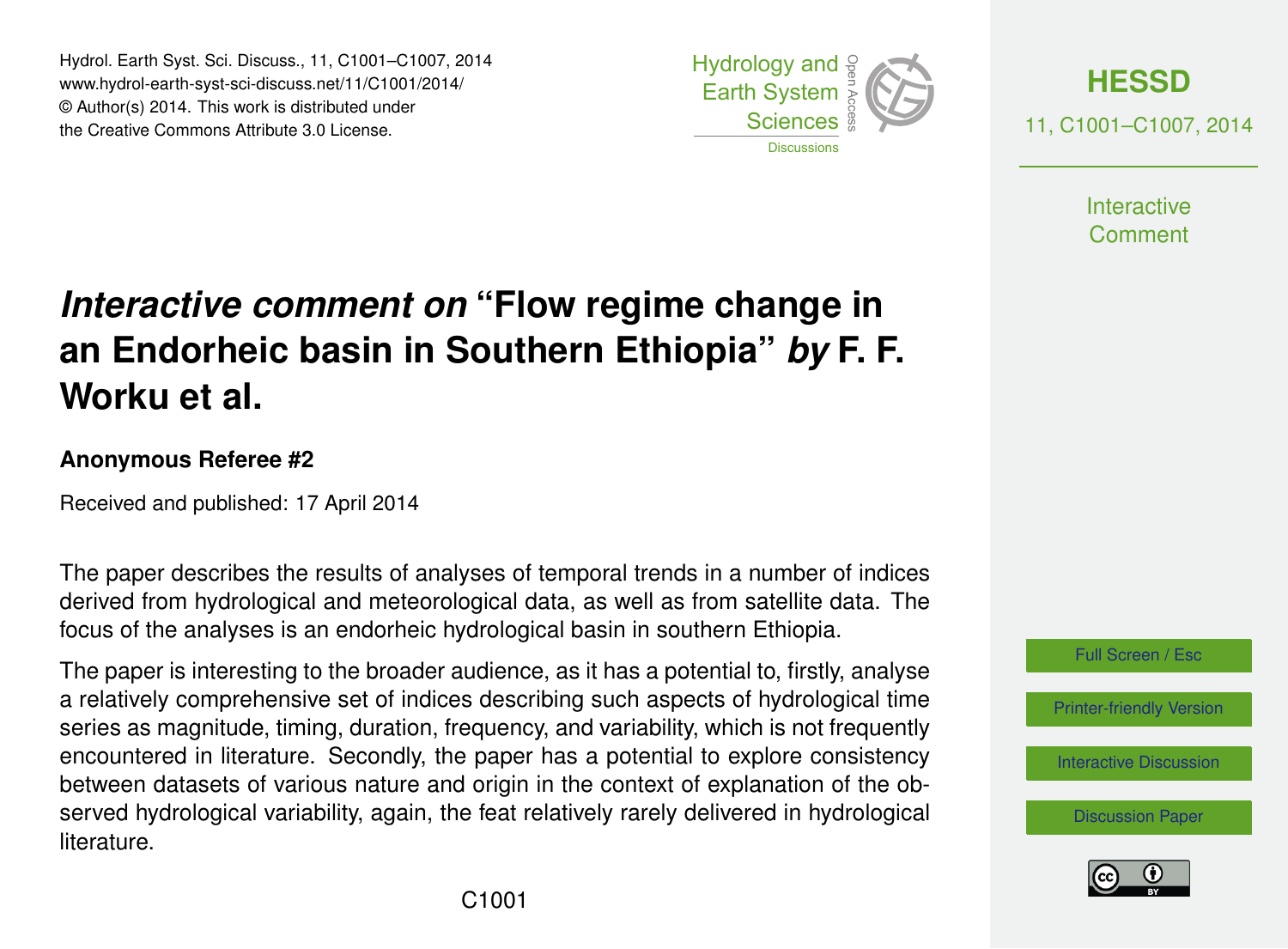The paper is written in a clear and grammatically correct language (as far as a nonnative English speaker can tell), and has good structure.

Major comments: - The introduction section focuses strongly on the ecological implications of hydrological variability. However, the remainder of the paper does not deal with ecological aspects at all. Even in the conclusions section, there is no sign of interpretation of result within ecological, or hydro-ecological context. This imbalance has to be adjusted. I would suggest the introduction is re-focused on aspects of hydrological change and consistency between data sources, and the ecological meaning and role of indices is kept to the minimum.

- similarly, the focus of the introduction seems to be on description of variability and heterogeneity, while the paper presents mostly results of analysis of change (trends), and the only aspect of variability and heterogeneity is presented in the form of homogenous regions. Again, this imbalance should be adjusted.

- On the basis of the analyses of 20-year of data, the authors detect the rising trend in Lake Turkana water levels. They attempt to explain it through the land cover change, and attribute fluctuations around trend to shorter-term variability (in abstract: "The long term trend of the increasing levels in lake Turkana is related to these trends in dry season flows, while shorter term fluctuations of the lake levels are attributed primarily to anomalies in consecutive wet and dry season rainfall"). Importantly, looking at Fig. 5, the overall trend is likely a residual of the decade-scale fluctuations, and to explain it, one would need to explain these fluctuations first. There is an attempt to do so in section 3.4, summarised by statement in conclusions that "Multi-annual fluctuations in lake levels were related to periods of drought or anomalously wet rainy seasons" but this is not quantitatively illustrated. Perhaps if the authors plotted and analysed running average rainfall or used a method of rainfall time series analysis accounting for persistence of anomalies (e.g. cumulative rainfall departure), the relationship between lake levels and hydrological inputs would be clearer. The statement that the LULC has any influence on lake levels can be only justified after analysis of residuals of a quanti**[HESSD](http://www.hydrol-earth-syst-sci-discuss.net)**

11, C1001–C1007, 2014

**Interactive Comment** 

Full Screen / Esc

[Printer-friendly Version](http://www.hydrol-earth-syst-sci-discuss.net/11/C1001/2014/hessd-11-C1001-2014-print.pdf)

[Interactive Discussion](http://www.hydrol-earth-syst-sci-discuss.net/11/1301/2014/hessd-11-1301-2014-discussion.html)

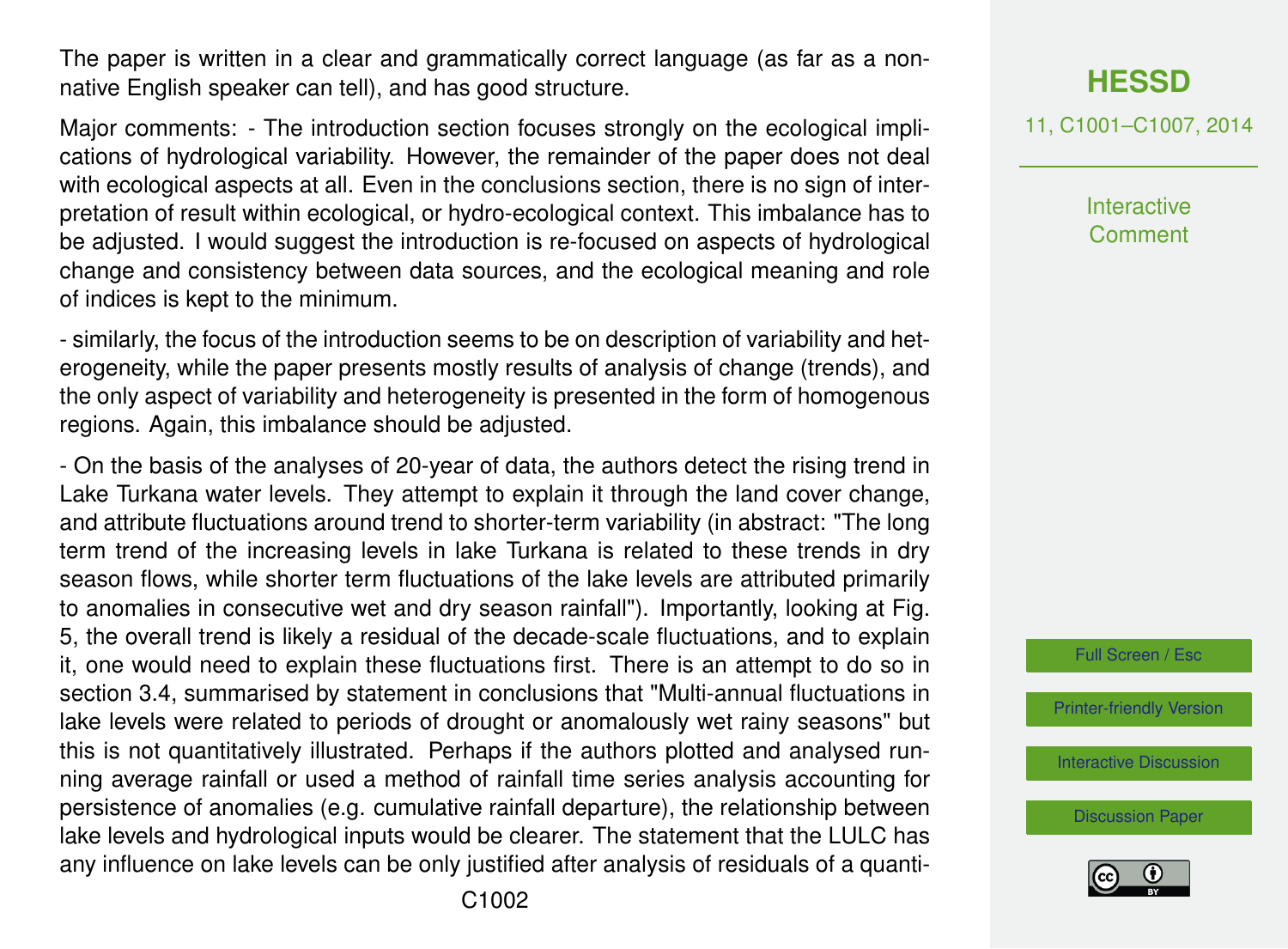tative relationship between rainfall/evaporation and lake water levels, or by analysis of sensitivity of lake water levels to dry season flows (i.e. showing that quantitatively, the increase in dry season flows is indeed of magnitude that could explain the rising water levels). This, however, has not been quantitatively done. The last part of the statement "changes in land use and land cover in the humid parts of the basin, which have led to changes in the hydrological processes, resulting in [increased] dry season flows, and subsequently to a rising trends in Lake Turkana" is thus not really supported by the data and analyses.

- there is a lack of agreement between various datasets in terms of direction of trends. While the authors clearly present this lack of agreement, they fail to critically discuss the possible causes. There is no discussion on quality and possible errors of the methods underlying the analysed data. For example, there is no discussion of potential errors arising from composing a time series of satellite data derived from various platforms, neither for lake levels, nor for LULC. Particularly the LULC dataset is a questionable one - both maps were derived globally by different analysts, using platforms of different resolution, and different LULC classes. Is there any independent data/information source to confirm that the dramatic transformation of LULC detected using these datasets in the area is real, and not an artefact of the datasets?

- the analysis of hydrological and meteorological indices underlying the paper is comprehensive, but the results are not presented adequately. For example, for streamflow, the authors present but a table summarising the number of stations showing trends. This is not very informative. It would be much more beneficial to present graphics showing spatial location of stations, mean value of indices and magnitude and significance of trends.

- the significance of trends was tested using Mann-Kendall test. Autocorrelation is usually strong in the climate and hydrological data, and it increases chance of "false positives", i.e. detecting trend while in fact there is none. To account for autocorrelation either pre whitening (Storch 1995), modified MK test (Hamed and Rao, 1998) or boot-

### **[HESSD](http://www.hydrol-earth-syst-sci-discuss.net)**

11, C1001–C1007, 2014

Interactive Comment



[Printer-friendly Version](http://www.hydrol-earth-syst-sci-discuss.net/11/C1001/2014/hessd-11-C1001-2014-print.pdf)

[Interactive Discussion](http://www.hydrol-earth-syst-sci-discuss.net/11/1301/2014/hessd-11-1301-2014-discussion.html)

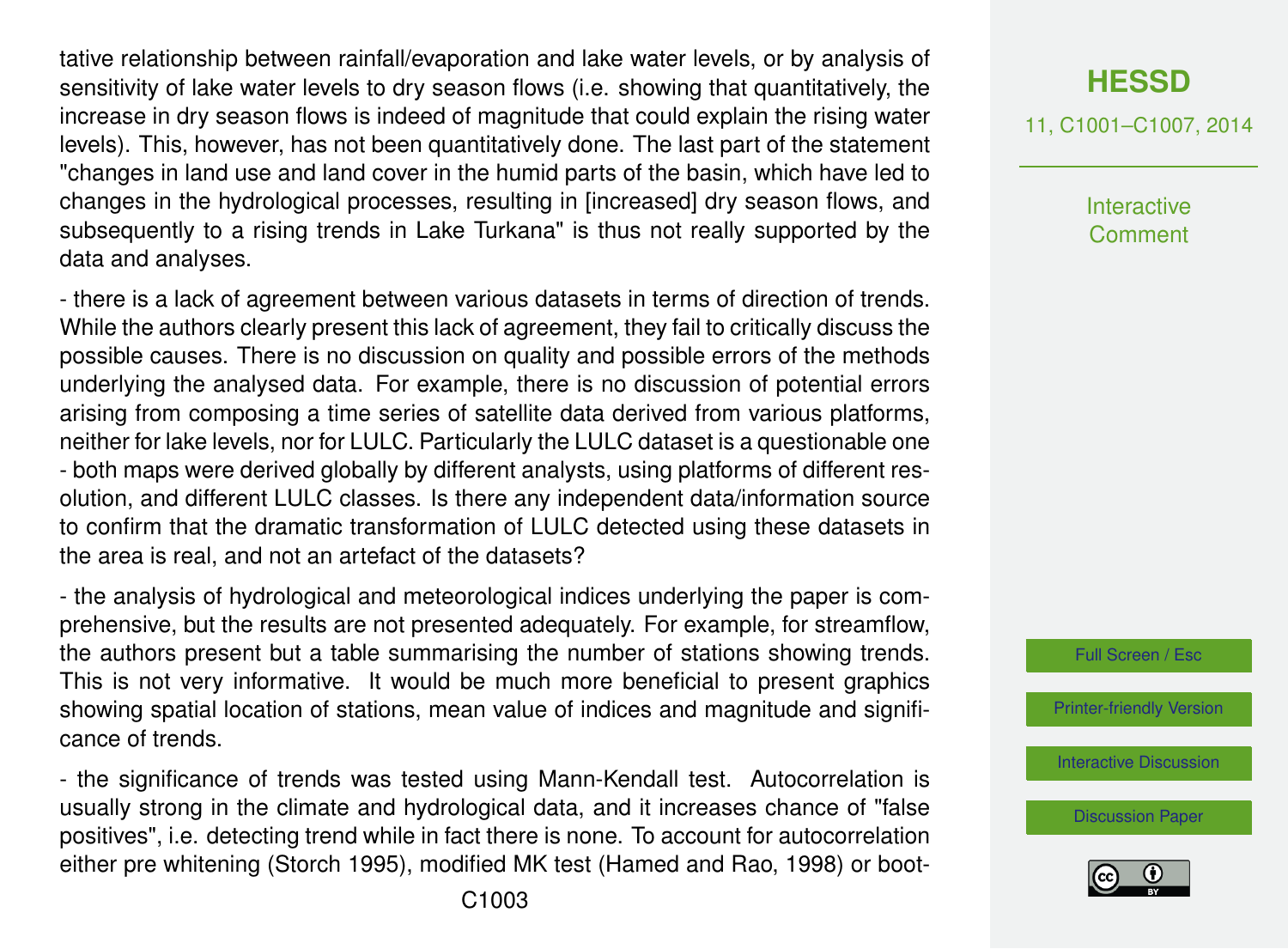strap version of MK test should be used. Was autocorrelation tested for? How was the influence of autocorrelation in data on the significance of trend accounted for?

- The authors use low- and high pulse counts as an expression of flow variability. This is somewhat unorthodox measure of variability, and probably strongly correlated to measures of frequency of events. In fact, the measures of duration, frequency and variability as presented in table 2 are probably highly correlated. While it is entirely justifiable to have such a high variety of indices in a hydro-ecological study, in the study reported in the paper, all these indices create superfluous information. Perhaps it would be beneficial to scale down the detail of the study at the benefit of more clarity in interpretation of results, i.e. present one or two indices in each of the categories.

- section 3.2 Changes in climate variability does not address the issue of climate variability at all. Rather, it describes changes in several metrics of climate that reflect extrema.

Minor comments: Is there a difference between metrics, parameters, indicators and indices as used in the paper? If so, it shoudl be expressed clearly and these terms should be used consistently depending on their meaning. If not - perhaps one term only should be used. "magnitude, timing, duration, frequency and variability" are characteristics not metrics.

p. 1302 line 3: "Although this data has not been validated against observed data in the basin due to the lack of measurements from for example flux towers (Trambauer et al., 2013), it can be applied for detecting trends." What is the basis for stating that?

Editorial comments: p. 1302 line 3: "..climatological fluxes such as precipitation, evaporation and runoff.." runoff is not a climatological flux.

ibid.: ".. sensitive to change in fluxes. . . resulting in variability. . .". Although "change" is not used here in the meaning of "long-term change", I would suggest rephrasing to avoid confusion around change vs. variability

# **[HESSD](http://www.hydrol-earth-syst-sci-discuss.net)**

11, C1001–C1007, 2014

**Interactive Comment** 



[Printer-friendly Version](http://www.hydrol-earth-syst-sci-discuss.net/11/C1001/2014/hessd-11-C1001-2014-print.pdf)

[Interactive Discussion](http://www.hydrol-earth-syst-sci-discuss.net/11/1301/2014/hessd-11-1301-2014-discussion.html)

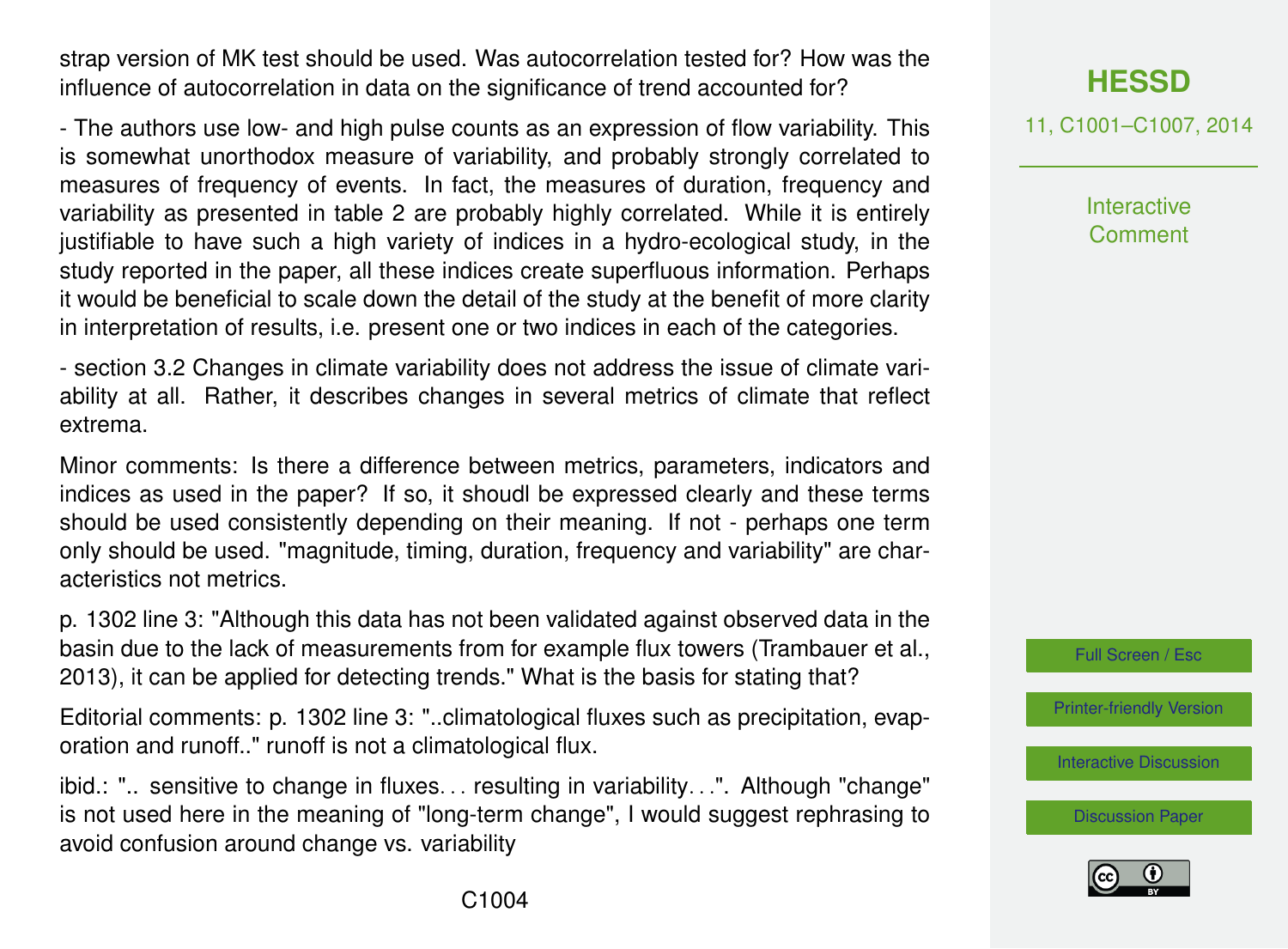p. 1302 line 8 - can something be relatively pristine? it is either pristine, or not. The second part of the sentence does not have any relevance to the first part. Please rephrase.

p. 1302 line 9 here and elsewhere "increasing trend" is a very confusing expression. It describes a trend that is getting stronger and stronger in time. I don't think the authors mean this. Perhaps they should use "positive trend".

p. 1302 line 11 - the reader does not know at this stage which metrics were tested

p. 1302 line 15 "The impact. . ." which impact?

p. 1304 ln 19: "the model" - IHA is not a model. It is a software package, isn't it? Please clarify the use of "model", or change "model" to "software"

p. 1305 ln 12 - "We analyse.." My impression was that IHA was used as a tool to derive indices describing NFR. The authors do not use it to "identify driving forces". In fact the driving forces are identified by the authors only in qualitative terms, using qualitative interpretation of fragmentary information.

p. 1306 ln 10 - "not sufficient" - perhaps better "poor"

p. 1306 ln 11 - "five homogenous regions" at this point leaves the reader baffled. Perhaps mention that you will describe the methodology later.

p. 1306 ln 16 - "unequal" - perhaps better "uneven"

p. 1306 ln 20 - "we have identified stations with adequate data quality in terms of randomness, trend persistency and homogeneity" - confusing statement - randomness, persistency of trends are not characteristics of data quality. What do the authors mean?

p 1308, ln 5 "delineated" - perhaps better "divided"

p 1308, ln 7: "The identified regions are reasonable when verified from physical characteristics such as topography, land use land cove and climate." perhaps better "Identified **[HESSD](http://www.hydrol-earth-syst-sci-discuss.net)**

11, C1001–C1007, 2014

**Interactive Comment** 

Full Screen / Esc

[Printer-friendly Version](http://www.hydrol-earth-syst-sci-discuss.net/11/C1001/2014/hessd-11-C1001-2014-print.pdf)

[Interactive Discussion](http://www.hydrol-earth-syst-sci-discuss.net/11/1301/2014/hessd-11-1301-2014-discussion.html)

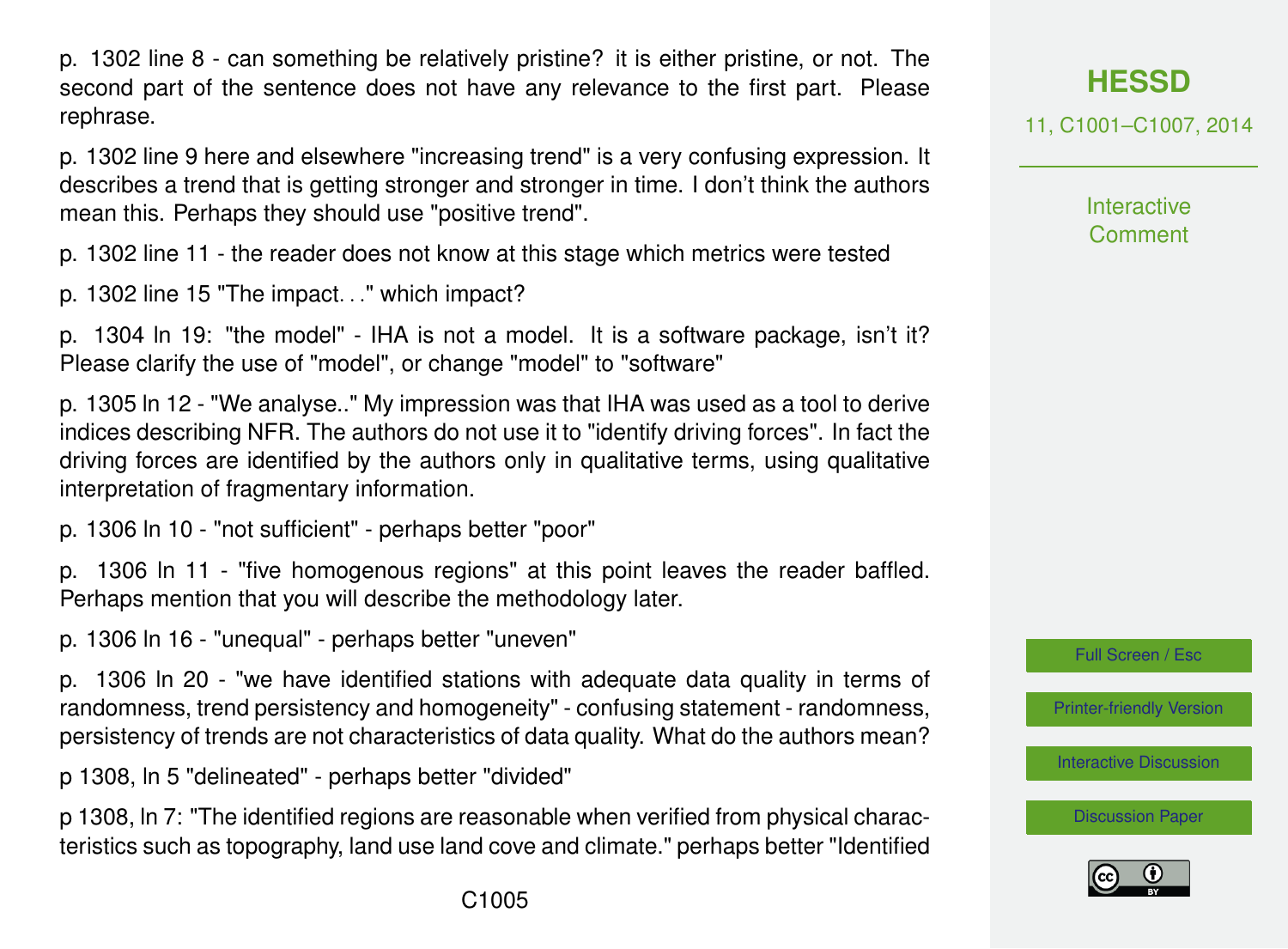regions correspond to . . ." or coincide with. . .

p 1308, ln 16: "The natural flow regime. . ." perhaps better "The natural flow regime is analysed based on metrics characterising flow magnitude, seasonality, duration, frequency of events and variability"

p 1309, ln 5: "structures for water resource development" are not human activities, but results of such.

p 1309, ln 16: "Monthly rainfall in the Omo-Ghibe basin is characterised in a dry season (October–May) and a wet season (June–September)." - could not get the meaning of this sentence, please rephrase.

p 1310, ln 10: "hereafter known as" perhaps better: "hereafter referred to as .."

p 1311, ln 13: "most of which significantly as shown by annual Flow Duration Curve" flow duration curve does not show significance of trend

p 1311, ln 23: "These curves are developed for two 15yr periods (from 1970 to 1995, and 1996 to 2008)" - these periods are 26 years and 13 years respectively, not 15 years.

p 1311, ln 29: "very few stations" - how many exactly?

p 1312, ln 6 "Indicators associated to frequency" - perhaps better: "indicators describing frequency"?

p 1315, ln 20 - there is no fig. 9

p 1315, ln 20 "the correspondence of the pattern in the inflows to the variability of lake levels is clear." - no, not at all. There is very little correspondence in Fig. 6 between inflows, which are dominated by seasonality and do not show any visible trend, and lake levels, which are dominated by trend and show some seasonality.

p 1318, ln 24-25: Abbreviations are not explained. Perhaps should be introduced in

11, C1001–C1007, 2014

**Interactive Comment** 

Full Screen / Esc

[Printer-friendly Version](http://www.hydrol-earth-syst-sci-discuss.net/11/C1001/2014/hessd-11-C1001-2014-print.pdf)

[Interactive Discussion](http://www.hydrol-earth-syst-sci-discuss.net/11/1301/2014/hessd-11-1301-2014-discussion.html)